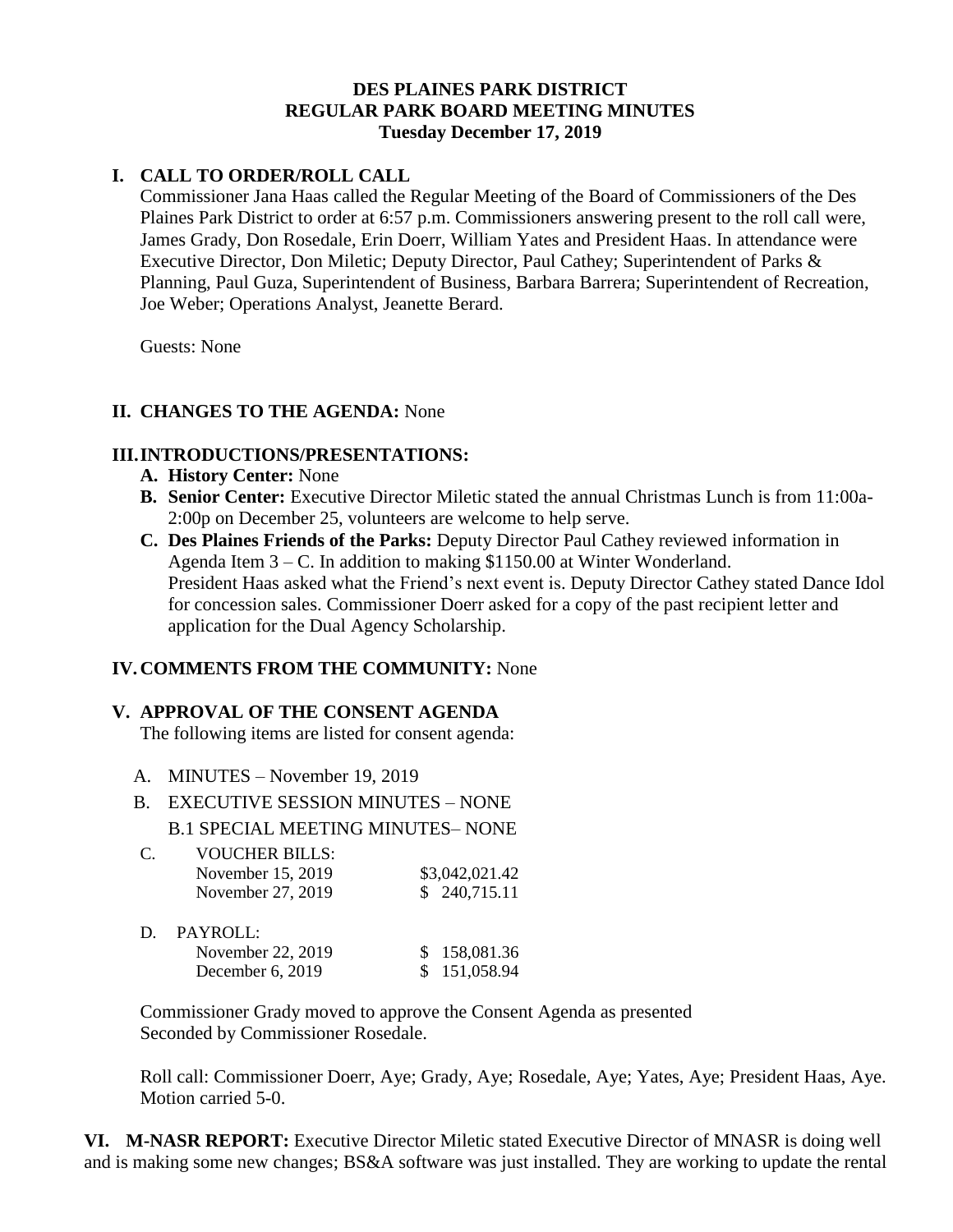agreement with the Morton Grove Park District for their shared space. He also provided balance sheets to the organizations the district supports, MNASR, Des Plaines History Center and Frisbee Senior Center.

Discussion: President Haas asked how the MNASR Executive Director creates her to do list. Executive Director Miletic stated the Board assigns goals, the Executive Director reviews and modifies and the Board reapproves.

# **VII. MONTHLY REPORTS**

## **A. EXECUTIVE DIRECTOR:**

Executive Director Don Miletic reviewed items contained in his written report, in addition to:

- Drafted procedures for the Theatre ticket sales for both park district programs and rentals. Dance Show on December 14, 2019 at 2:30pm had 335 tickets sold, only 312 seats available.
- Working towards an all-inclusive pool pass
- Arndt Park PARC Grant meeting for layout of the facility with Cordogan & Clarke, was very good hope to have a full concept before the end of the year.
- Passed out tentative results from the email Pool Survey.
- Talked with the Grant Administrator from the IDNR, stated the project was competitive and to break it apart. The PARC grant would consist of fieldhouse, pool, and parking lot. The OSLAD Grant available in spring for playground, shelters, walking path, exercise, free game court.
- Funds are low for the PARC grant, hoping to see the state add more based on the number of projects submitted.
- Lake Park Shoreline still looking for additional funds.
- Completed a DISC assessment for administration, looking to incorporate within other departments.
- Spring Spectrum and Playbook with focus primarily on the new pool.

Discussion: Commissioner Grady asked if there were primary design for the Arndt Park, Executive Director said they are in the beginning stages and will forward when documents become available.

## **B. DEPUTY DIRECTOR:**

Deputy Director Paul Cathey reviewed the items contained in his written report in addition to:

- The Golf Center Des Plaines stairs are anticipated to be finished by the end of December 2019 south stairs are complete.
- Held a Customer Service Committee meeting looking to update the manual in the coming months.

Discussion: None

## **B.1 PARKS & PLANNING DEPARTMENT:**

Superintendent Paul Guza reviewed items for Park and Planning contained in his written report, in addition to:

- Ed Kelley is back in the office, while he was out Paul was able to learn a lot about his position.
- Due to lack of snow staff were able to clean up and prepare all flower beds for next season, they will now be ahead of the game come spring 2020.
- All Ball Diamonds are updated.
- Greenhouse Flooring is being installed.
- Working to create a Preventative Maintenance Plan.
- Working with waste management and how the overall district can improve on recycling.

Discussion: None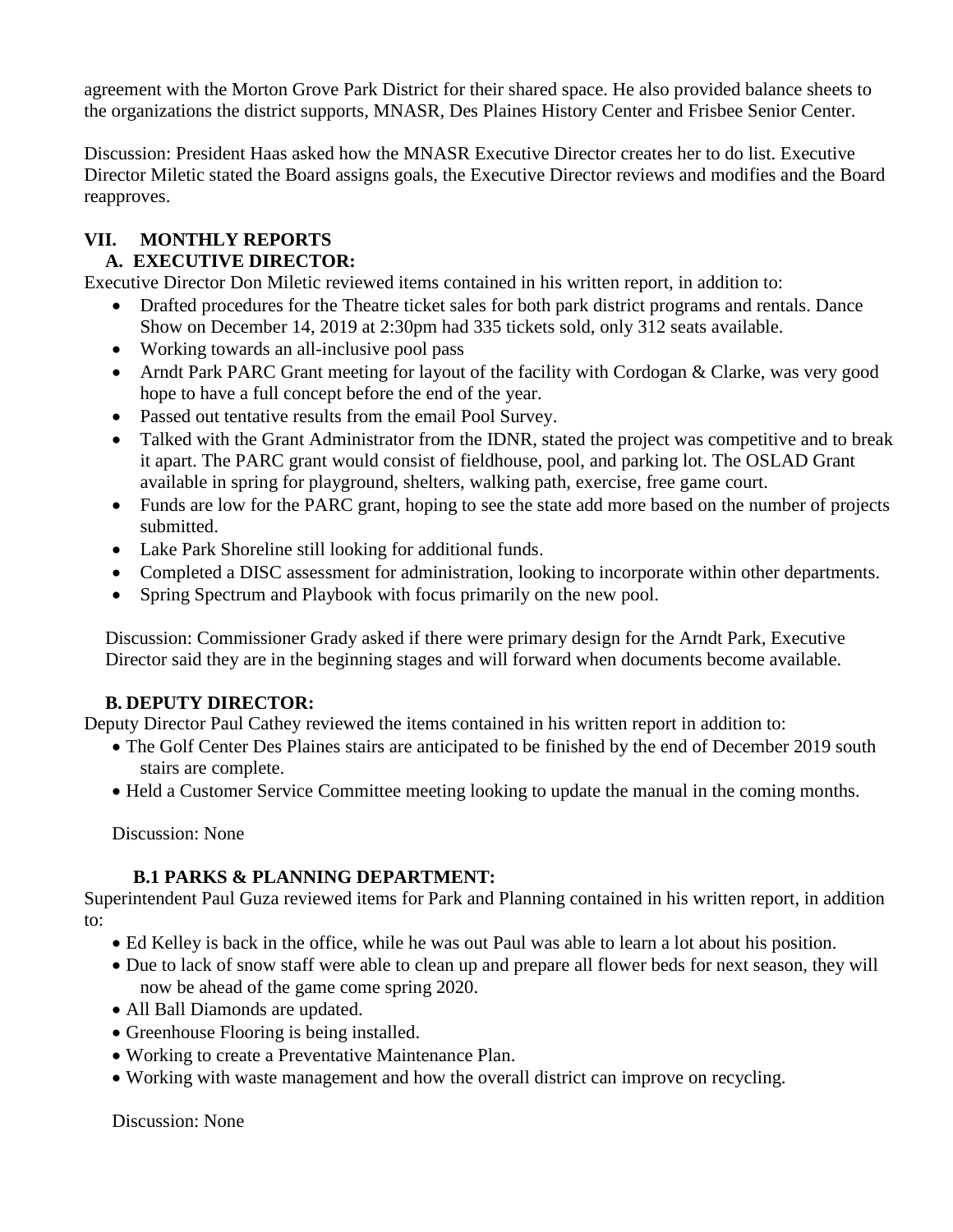### **B.2 RECREATION DEPARTMENT:**

Superintendent of Recreation Joe Weber reviewed items contained in his written report, in addition to:

- Recent Events; Thanksgivities, Polar Express, Dance Show Tis' the Season and Winter Wonderland.
- Winter Wonderland had a great turn out, staff worked really well together and the community organizations all came together to help.
- Hosting Iroquois Intersession at the Prairie Lakes Community Center.
- Working with the police department to host a 5k from Maine West to Lake Opeka, more details still be finalized.
- Provided Staff updates on each department.

Discussion: Commissioner Grady asked if the Distinguished Agency was in the paper and if we will receive a plaque. Executive Director Miletic stated yes we were in the paper and will receive the plaque at IAPD/IPRA Conference luncheon on January 25, 2020. President Haas asked how many participants attended Winter Wonderland and that the cross marketing for events and community organizations were great. Superintendent Weber stated there were 593 paid participants 10 % up from last year. Commissioner Doerr stated that she had a library contact who would want to be a part of the even next year.

## **C.BUSINESS DEPARTMENT**

Superintendent Barbara Barrera reviewed items contained in her written report, in addition to:

- Completing the remaining legal fillings.
- Budget Cycle is now open.
- Bond Sales officially closed on December 5, 2019.
- Renewed current Electricity Contract after having an RFP. Received discount incentives and reduced rates for resigning.
- Phase 1 of the server upgrade is complete, Phase 2 will begin in January 2020.
- HR & Risk Manager working on benefit renewal for April 1 2020.
- Business staff has been attending a wide range of trainings.

## **FINANCIAL REPORT**

Superintendent of Business Barbara Barrera presented the monthly financial report.

Commissioner Rosedale **moved to accept the Financial Report for December 17, 2019 subject to audit and placing a copy on file.**

Seconded by Commissioner Grady

Discussion: Commissioner Grady asked if the new pool would be on its own server and if there would be swipe card access into the pool deck. Superintendent Barrera stated the server will be upgraded and additional installation features will help increase speed at Prairie Lakes. The main server will still be at the Leisure Center. Executive Director Miletic stated the swipe card access for the pool will be a future goal. Patrons will scan in at the pool desk front counter and be buzzed in.

Roll call: Commissioner Doerr, Aye; Grady, Aye; Rosedale, Aye; Yates, Aye; President Haas, Aye. Motion carried 5-0

## **IIX. UNFINISHED BUSINESS: PLCC Indoor Pool**

Executive Director Miletic reviewed the Indoor Pool Project Costs Spreadsheet and:

Track windows will not need to be replaced the tinted film can come off

Cement fiber board on south area had a slight issue with placement, fixed and received a credit from the construction company.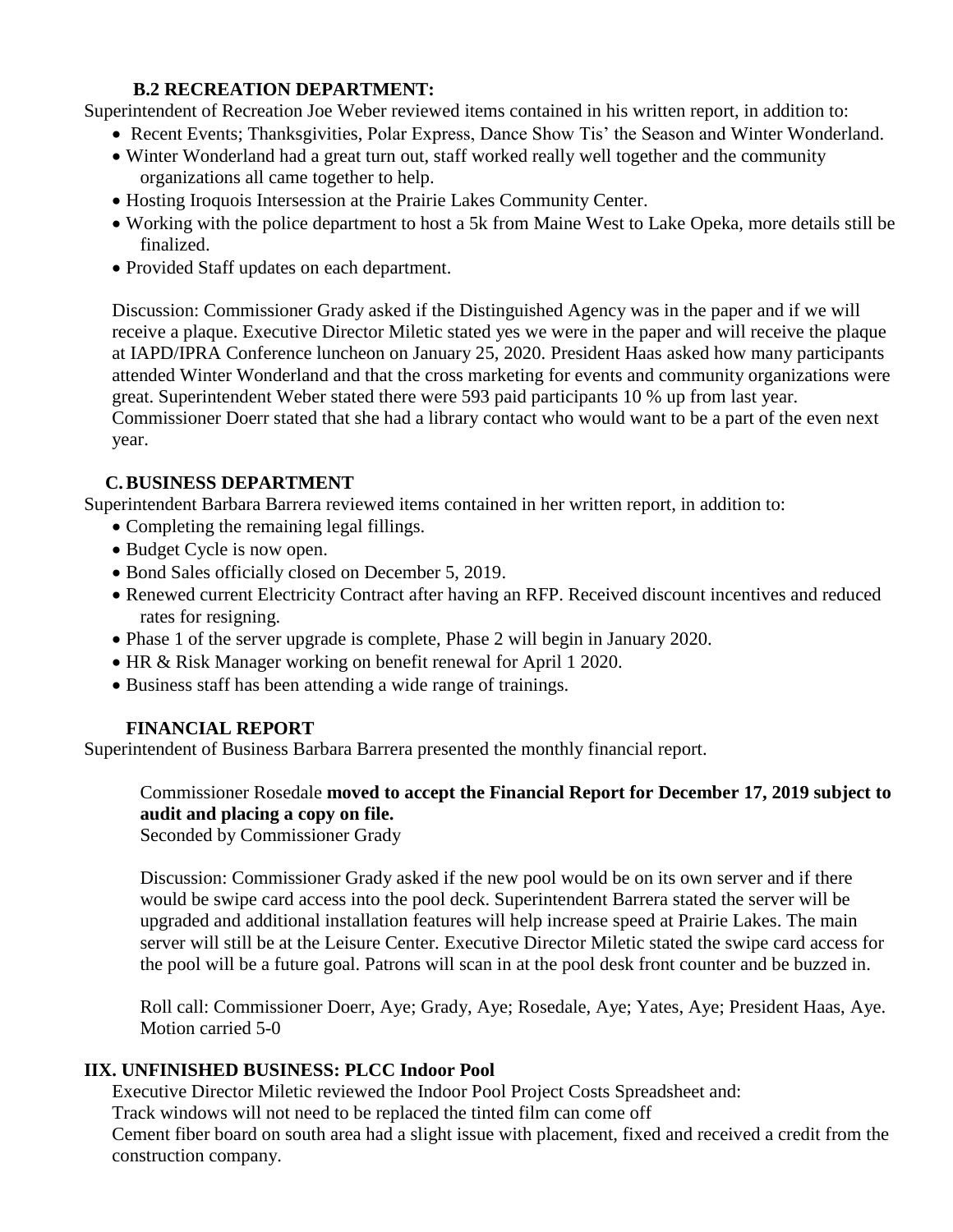#### **IX. NEW BUSINESS:**

### **A. Agenda Item 9-A: Approval of Proposed Outdoor Pool Season Rates & Daily Fee Increases for 2020**

Superintendent Weber reviewed the information in Agenda Item 9-A for the needed increases due to minimum wage. Executive Director stated that we are looking at increases across the board for all revenue sources primarily due to minimum wage increases that are expected.

Commissioner Grady made the motion **"I move that the Des Plaines Park District Board of Commissioners approve the 2020 Outdoor Pool Season Rates and Daily Fees as presented."**

Seconded by Commissioner Doerr

Discussion: President Haas stated the increase are not surprising based on the mandatory minimum wage increases; we need to be able to pay for the quality of staff to maintain the appropriate safety throughout the district. Commissioner Doerr asked how often the rates are increased. Executive Director Miletic stated every other year, based on minimum wage increasing a \$1.00 each year, the fees will need to be adjusted annually at a minimum of \$0.50. Commissioner Grady stated the district should be prepared public relation wise to provide more clarification to the general public about the impact in minimum wage.

Roll call: Commissioner Doerr, Aye; Grady, Aye; Rosedale, Aye; Yates, Aye; President Haas, Aye. Motion carried 5-0

### **B. Agenda Item 9-B: Approval of Proposed Rental Fee Increases for 2020**

Superintendent Barrera reviewed the information in Agenda Item 9-B and stated the rates have not been updated since January 2018. The set up fees were revamped to account for the number of people, set up and clean up. These have not been adjusted since 2015. Increases in fees are \$4.00- \$5.00/ hour or \$8.00/day. All fee increases look at the cost of operation. Large increase at the Leisure Center in total rental revenue with Good New Church on Sundays.

### Commissioner Rosedale made the motion **I move that the Park Board of Commissioners approve the proposed rental fees as presented, effective January 1, 2020."**

#### Seconded by Commissioner Grady

Discussion: Commissioner Grady asked if we were able to rent the Climbing Wall, staff will be looking into this with PDRMA. Commissioner Haas asked if we pay ComEd for the Garden Plots, Executive Director Miletic stated no and we are not in a contract, ComEd approves us to use the land and we maintain the property.

Roll call: Commissioner Doerr, Aye; Grady, Aye; Rosedale, Aye; Yates, Aye; President Haas, Aye. Motion carried 5-0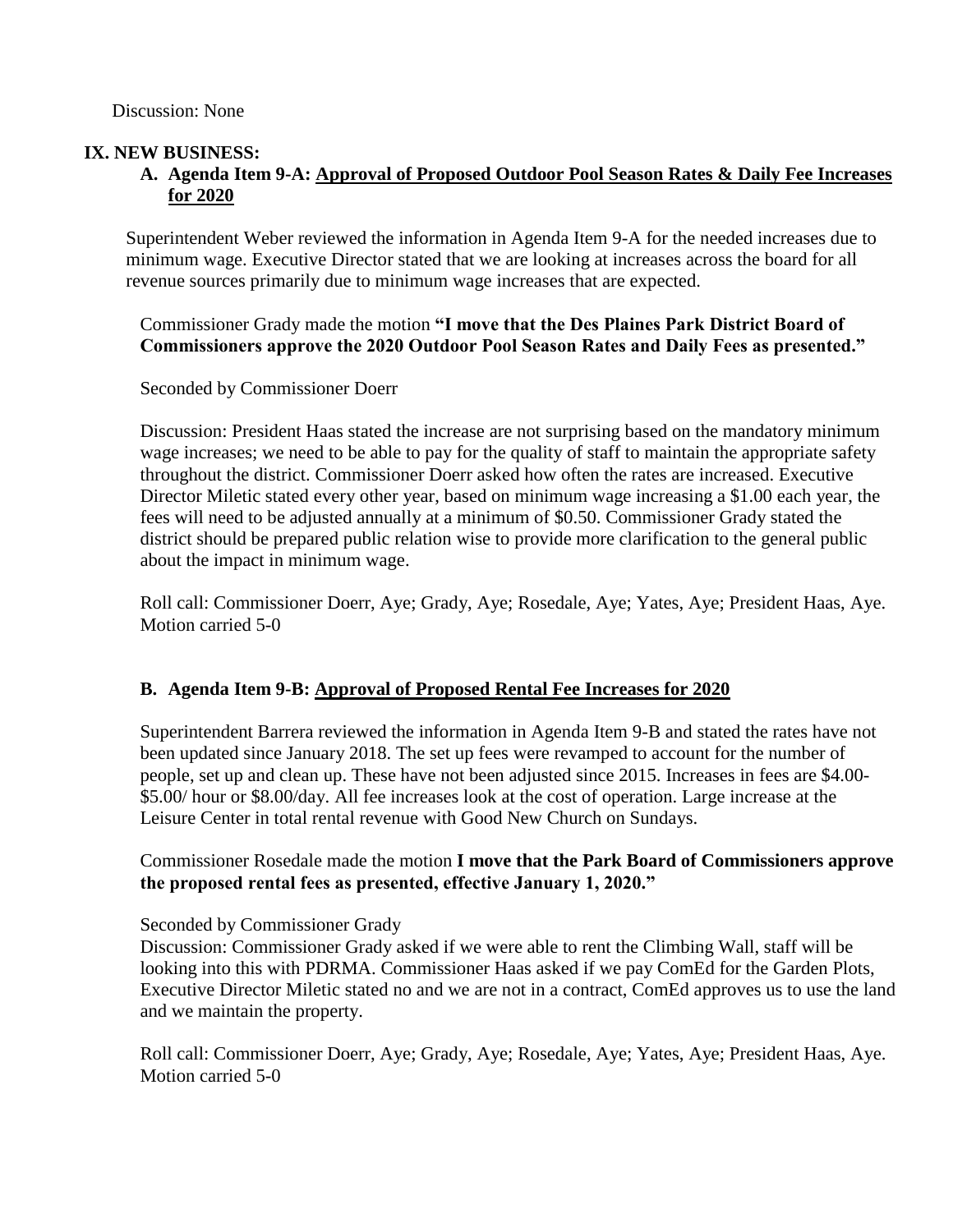### **C. Agenda Item 9-C: Approval of Proposed Fitness Membership Fee Increases for 2020**

Superintendent Weber reviewed the information in Agenda Item 9-C including the revamping of the current racquetball and locker rooms pass to Gym and Court pass, to account for pickle ball members.

Commissioner Doerr made the motion **"I move that the Des Plaines Park District Board of Commissioners approve the 2020 Prairie Lakes Fitness, Prairie Lakes Gym & Court & ALC Health Club Membership Fees as presented."**

#### Seconded by Commissioner Yates

Discussion: Commissioner Doerr asked when the rates would go into effect. Superintendent Weber stated May 1, 2020. Commissioner Haas stated to market signing up early or extending current memberships to save money. Executive Director Miletic stated they want to have flexibility to do incentives and discount based on the current Golf Center Model.

Roll call: Commissioner Doerr, Aye; Grady, Aye; Rosedale, Aye; Yates, Aye; President Haas, Aye. Motion carried 5-0

Staff also reviewed tentative information about global park district indoor pool/ fitness pass and all access outdoor /indoor pool pass. Commissioner Rosedale asked if the passes will expire. Superintendent Weber stated these will including rolling rates and based on when you sign up or what type of pass. Commissioner Grady wants to make sure pass fees and projected user visits are analyzed. President Haas wants the value to be assigned correctly to the produced members will receive with the new pool. Staff stated this information will be included in the final proposed fees and pass options at the next board meeting. The new pool and pass information will be in Spring & Summer Spectrum and available at the facilities.

## **D. Agenda Item 9-D: Approval of Approval of proposed Golf Fee Increases for 2020**

Deputy Director Cathey reviewed the information in Agenda Item 9-D stating we would not raise Golf Center rates until 2021 since the fees were increased this year. All other fees will increase 10% or less.

Commissioner Rosedale made the motion **"I move that the Park Board of Commissioners approve the proposed golf fees as presented, effective January 1, 2020."**

Seconded by Commissioner Grady

Discussion: President Haas if paddle boats and kayaks were doing well. Deputy Director stated yes but we can always do more. Patrons enjoyed the new two person kayak.

Roll call: Commissioner Doerr, Aye; Grady, Aye; Rosedale, Aye; Yates, Aye; President Haas, Aye. Motion carried 5-0

### **E. Agenda Item 9-E: Approval of Proposed Theatre Rental Fee Increases for 2020**

Superintendent Weber reviewed the information in Agenda Item 9-E in addition to Category B refers to the companies in Des Plaines who receive in district rates and Category C (the majority of the users) and who pay the out of district rate.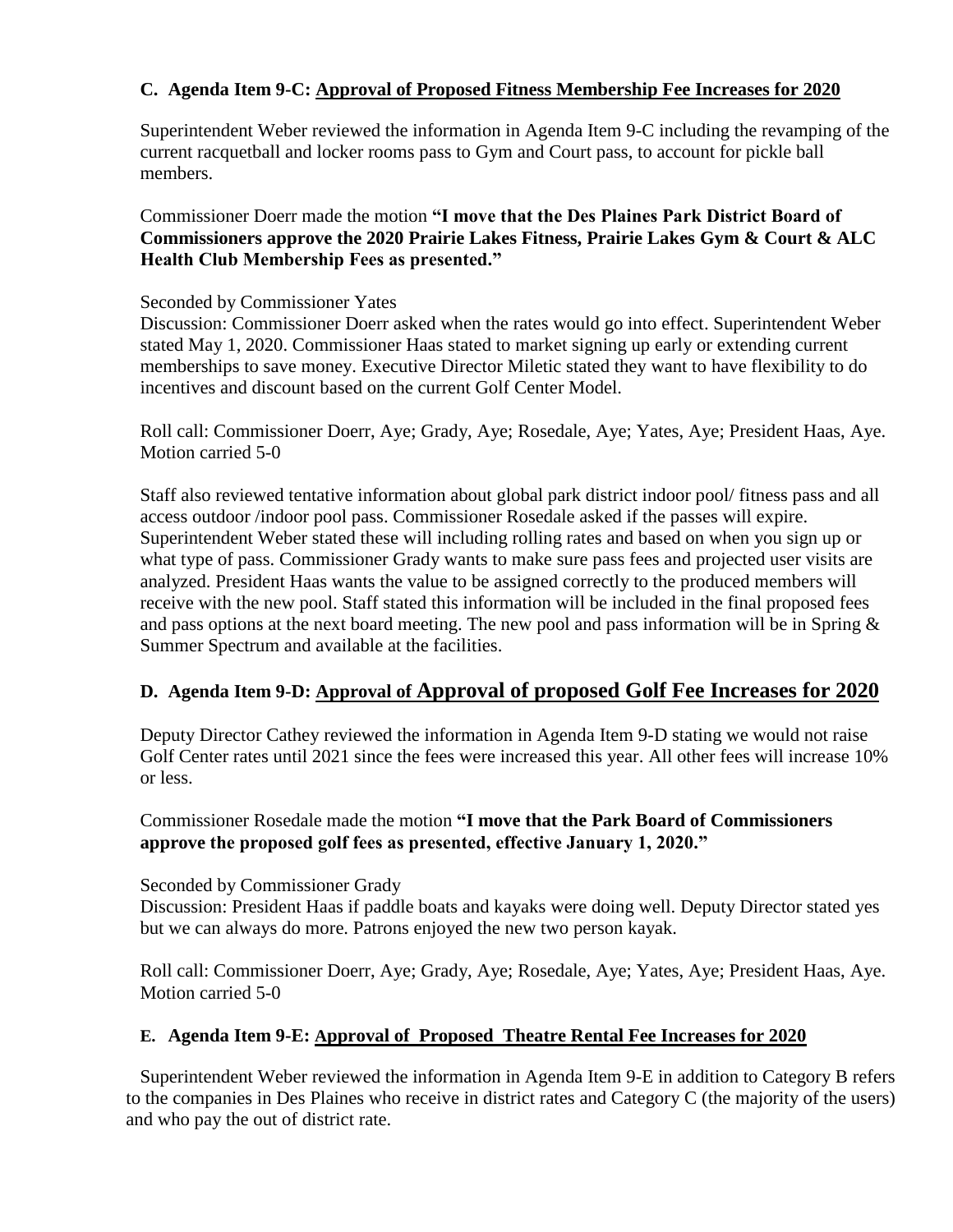Commissioner Grady made the motion **"I move that the Des Plaines Park District Board of Commissioners approve the 2020 Prairie Lakes Theatre Rental Fees as presented."** Seconded by Commissioner Rosedale

Discussion: President Haas asked the last time the fees were adjusted and if the theatre was booked through the rest of the year. Executive Director Miletic 4-5 years and yes the theatre is booked. Commissioner Grady stated there always seem to be new shows and what the set up for each shows looks like for park district staff. Deputy Director Cathey stated the cleaning company cleans each night, the show picks up after themselves and the park district staff paints the stage and completes routine maintenance/cleaning. Commissioner Rosedale asked to check on the shows occupancy. Commissioner Doerr asked when the rates would increase, Superintendent Weber stated when they renew the contract.

Roll call: Commissioner Doerr, Aye; Grady, Aye; Rosedale, Aye; Yates, Aye; President Haas, Aye. Motion carried 5-0

#### **F. Agenda Item 9-F: Approval of PARC-3 Resolution of Authorization of Arndt Aquatic and Recreation Facility**

Executive Director reviewed the information in Agenda Item 9-E.

Commissioner Grady made the motion **"I move that the Park Board of Commissioners of the Des Plaines Park District adopt PARC-3 Resolution of Authorization as presented."**

Seconded by Commissioner Rosedale Discussion: None

Roll call: Commissioner Doerr, Aye; Grady, Aye; Rosedale, Aye; Yates, Aye; President Haas, Aye. Motion carried 5-0

### **X. CORRESPONDENCE:**

A. Sisters of Holy Family of Nazareth

Discussion: None

### **XI. COMMISSIONER COMMENTS:**

**Commissioner Doerr:** Christmas Lodge was a very nice time, great atmosphere and to network. Koko participated in the Dance Show and it was great to see the family bonds created. Great teamwork on Winter Wonderland with staff and the community. Merry Christmas and Happy New Year!

**Commissioner Grady:** The party was fun, left early and did not get out to the dance floor. Holiday lights at Prairie Lakes are really nice. Good Health to everyone!

**Commissioner Yates:** Safe and healthy New Years. We have wonderful staff and employees. Everyone knows what jobs need to be done.

**Commissioner Rosedale:** Christmas Lodge looked great. Dance Show was really nice. Merry Christmas and Happy Holidays. In the New Year 2020 we will continue to excel.

**President Haas:** Seconded on to Commissioner Yates's comments. Thank you for 20 years of service award ceremony for Don and Bill. Merry Christmas!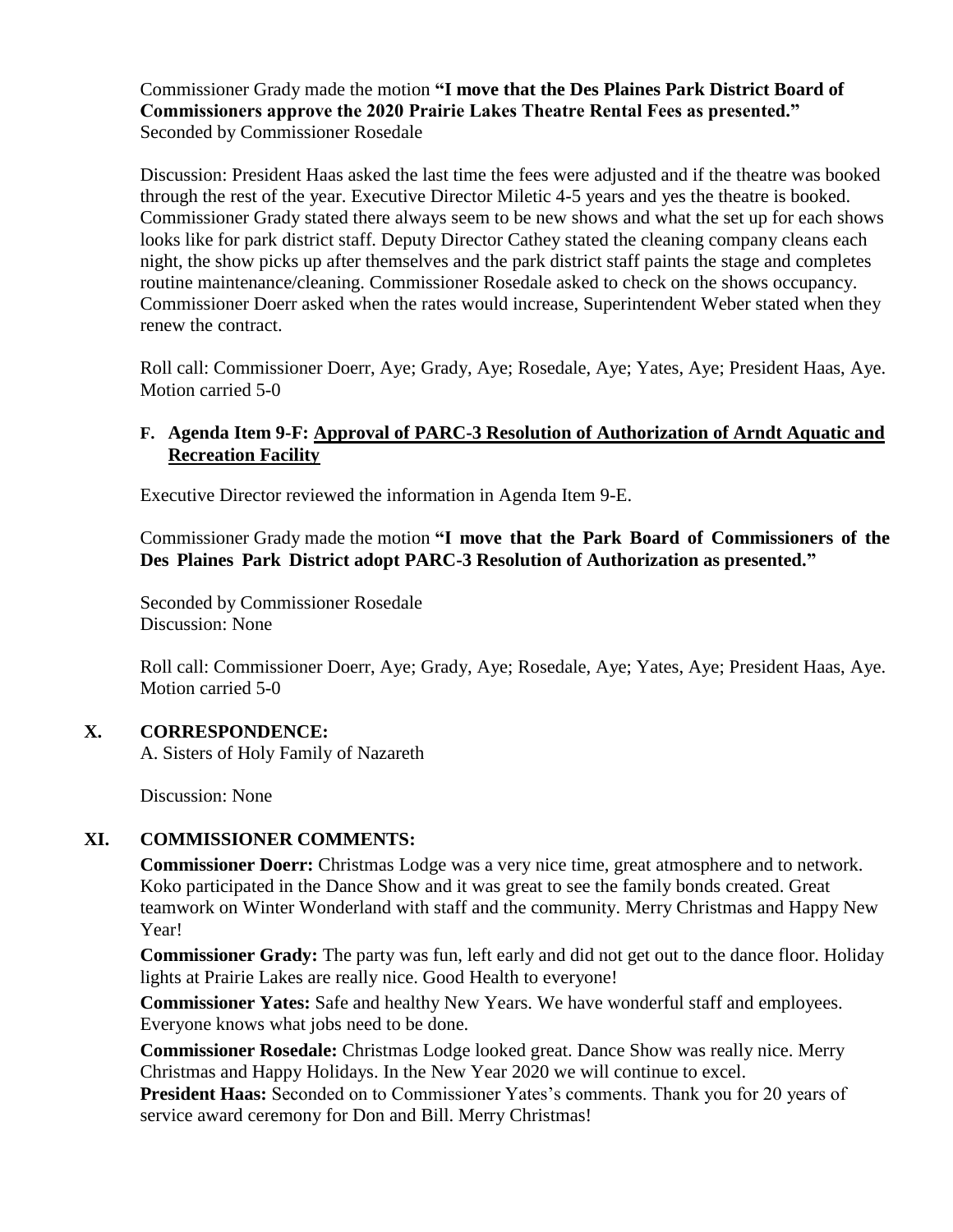#### **XII. EXECUTIVE SESSION:**

Commissioner Grady made a motion to go into executive session to consider matters related to Real Estate, Personnel, Litigation, Review of Closed Session Minutes, or the setting of a price for lease of property owned by the Des Plaines Park District at 8:25 p.m. Seconded by Commissioner Rosedale. All in favor 5-0. Motion carried 5-0.

#### **III. RETURN TO OPEN SESSION:**

Commissioner Grady made a motion to close Executive Session and return to open session at 8:51p.m. Seconded by Commissioner Rosedale All in favor 5-0. Motion carried 5-0.

### **A. Agenda Item 13 – A Approval of Release of Executive Session Minutes**

Executive Director Miletic reviewed the items in closed session and the following mintues were discussed to be released and no longer needed confidentiality.

| October 19, 2010   | Sale of Real Estate/Personnel (Partial Release)      |
|--------------------|------------------------------------------------------|
|                    |                                                      |
| July 17, 2012      | Sale or Lease of Real Estate                         |
| November 27, 2012  | Sale/Lease of Real Estate/Review Closed Session      |
|                    | <b>Minutes</b>                                       |
| April 16, 2013     | Personnel/Review of Closed Session Minutes (Partial  |
|                    | <b>Release</b> )                                     |
| June 18, 2013      | Personnel/Lease of Property/Land Acquisition         |
| July 16, 2013      | Personnel/Lease of Property/Land Acquisition         |
| December 16, 2014  | Personnel/Lease of Property/Land Acquisition         |
| January 20, 2015   | Personnel/Lease of Property/Land Acquisition         |
| August 18, 2015    | Personnel/Lease of Property/Land Acquisition         |
| September 22, 2015 | Personnel/Lease of Property/Land Acquisition         |
| October 20, 2015   | Personnel/Lease of Property/Land Acquisition         |
| December 15, 2015  | Personnel                                            |
| January 19, 2016   | Personnel                                            |
| May 17, 2016       | Personnel/Land Acquisition                           |
| December 20, 2016  | Land Acquisition/Potential Litigation/ Review Closed |
|                    | <b>Session Minutes</b>                               |
| October 15, 2019   | Board Directives/Personnel/Litigation (Partial       |
|                    | <b>Release</b> )                                     |
|                    |                                                      |

Commissioner Grady made the motion **I move that the Park Board of Commissioners release the above listed Executive Session minutes and destruction of the recordings.**

Seconded by Commissioner Rosedale Discussion: None

All in favor 5-0. Motion carried 5-0.